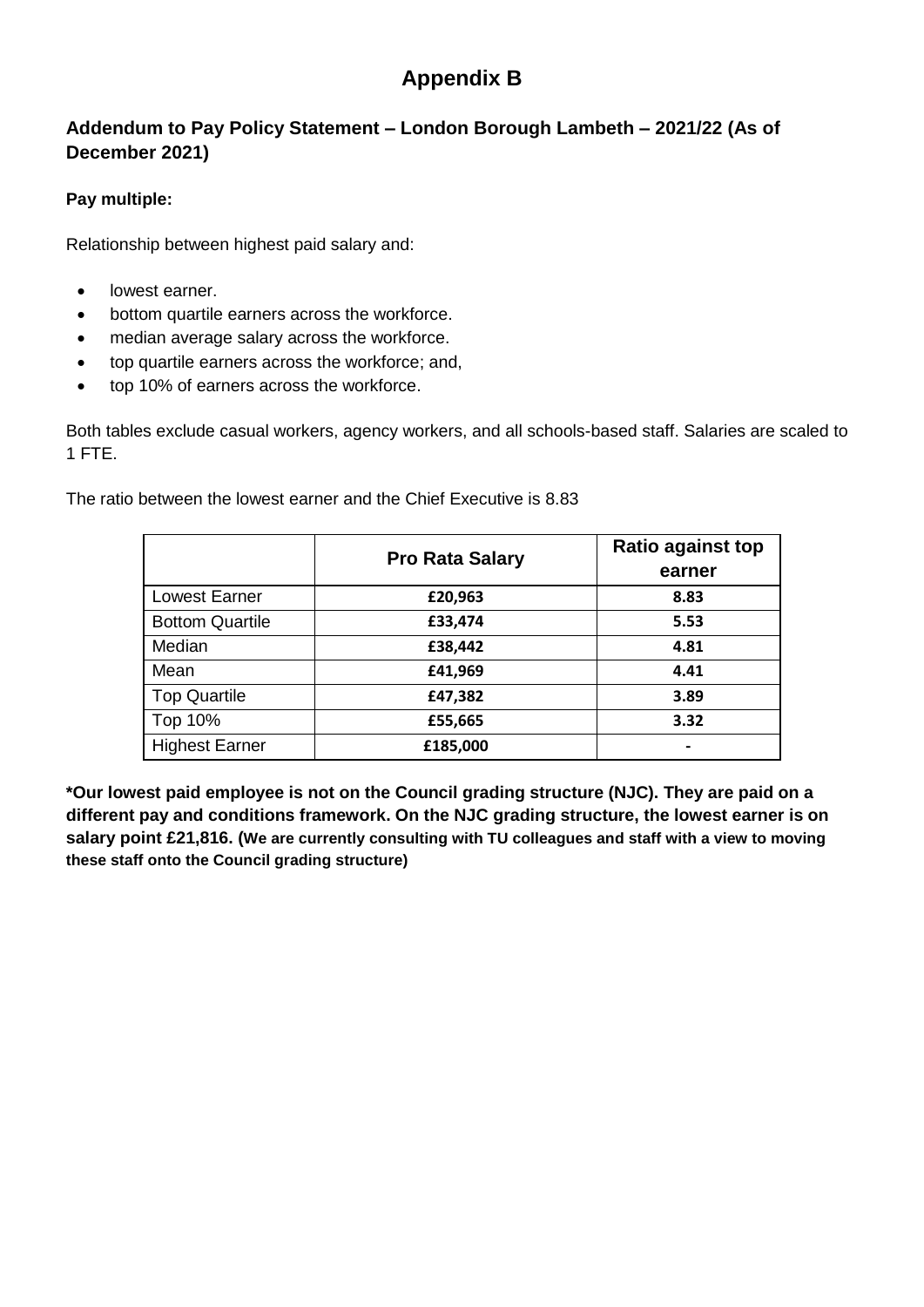**Number of staff in each pay band above £50,000 per annum (Multiples of £5,000). As of December 2021:** 

| Pay Band (£)        | <b>Number of Staff</b><br><b>FTE of Staff</b> |       | <b>Combined Cost at</b><br><b>Actual Salary</b> |  |  |
|---------------------|-----------------------------------------------|-------|-------------------------------------------------|--|--|
| £185k - £190k       | 1                                             | 0.8   | £148,000                                        |  |  |
| £180k - £185k       | $\overline{0}$                                | 0.0   | £0                                              |  |  |
| £175k - £180k       | $\overline{0}$                                | 0.0   | £0                                              |  |  |
| £170k - £175k       | $\mathbf 0$                                   | 0.0   | £0                                              |  |  |
| £165k - £170k       | 5                                             | 4.2   | £697,040                                        |  |  |
| £160k - £165k       | $\overline{0}$                                | 0.0   | £0                                              |  |  |
| £155k - £160k       | $\mathbf 0$                                   | 0.0   | $E_0$                                           |  |  |
| £150k - £155k       | 1                                             | 1.0   | £150,356                                        |  |  |
| £145k - £150k       | $\mathbf 0$                                   | 0.0   | £0                                              |  |  |
| £140k - £145k       | 1                                             | 1.0   | £140,000                                        |  |  |
| £135k - £140k       | $\overline{0}$                                | 0.0   | £0                                              |  |  |
| £130k - £135k       | 1                                             | 1.0   | £131,245                                        |  |  |
| £125k - £130k       | 3                                             | 3.0   | £376,203                                        |  |  |
| £120k - £125k       | 0                                             | 0.0   | £0                                              |  |  |
| £115k - £120k       | $\overline{0}$                                | 0.0   | $E_0$                                           |  |  |
| £110k - £115k       | 6                                             | 6.0   | £675,785                                        |  |  |
| £105k - £110k       | 3                                             | 3.0   | £318,205                                        |  |  |
| £100k - £105k       | 6                                             | 6.0   | £609,326                                        |  |  |
| £95k - £100k        | $\overline{2}$                                | 2.0   | £218,267                                        |  |  |
| £90k - £95k         | 5                                             | 4.6   | £423,138                                        |  |  |
| £85k - £90k         | 24                                            | 23.4  | £2,061,807                                      |  |  |
| £80k - £85k         | 10                                            | 9.8   | £809,791                                        |  |  |
| £75k - £80k         | 15                                            | 14.2  | $\overline{£}1, 104, 754$                       |  |  |
| £70k - £75k         | 19                                            | 19.0  | £1,379,759                                      |  |  |
| £65k - £70k         | 57                                            | 54.8  | £3,695,780                                      |  |  |
| £60k - £65k         | 68                                            | 64.3  | £4,111,026                                      |  |  |
| £55k - £60k         | 85                                            | 82.9  | £4,796,913                                      |  |  |
| £50k - £55k         | 194                                           | 190.6 | £9,910,576                                      |  |  |
| <b>Total</b>        | 509                                           | 493.7 | £31,757,973                                     |  |  |
| Represented as % of |                                               |       |                                                 |  |  |
| total workforce     | 18.46                                         | 18.70 |                                                 |  |  |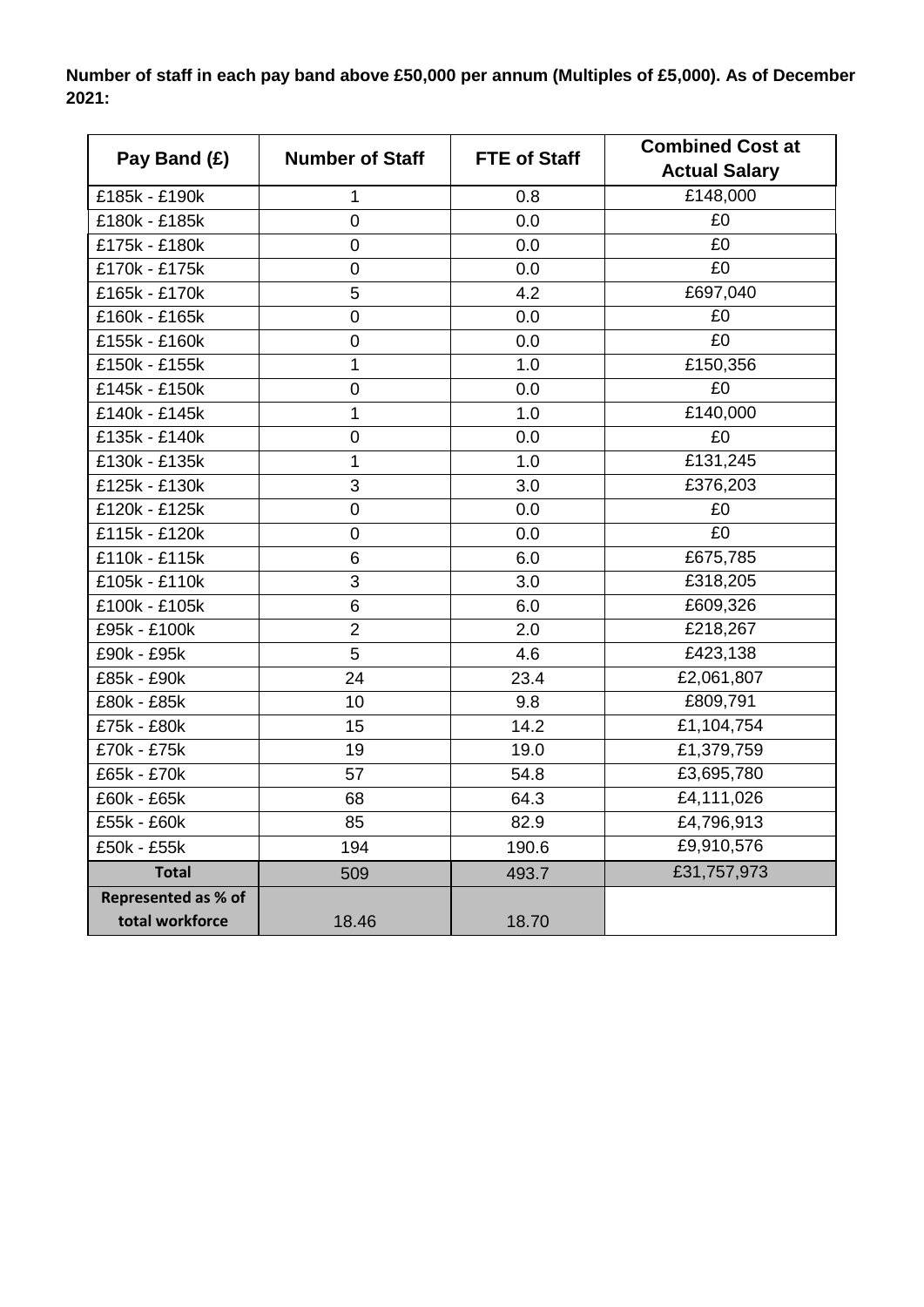## **Remuneration, job title and name of officers at £100,000 per annum and above. As of December 2021:**

| <b>Remuneration</b><br>$(\hat{z})$  | <b>Job Title</b>                                                            | <b>Employee Name</b>   | Date of<br><b>Appointment</b> |
|-------------------------------------|-----------------------------------------------------------------------------|------------------------|-------------------------------|
| £185,000.00                         | <b>Chief Executive</b>                                                      | *Travers, Andrew       | 01/09/2018                    |
| £165,962.00                         | <b>Strategic Director of Children's Services</b>                            | Joseph, Merlin         | 16/03/2020                    |
| £165,962.00                         | <b>Strategic Director: Finance and Investment</b>                           | McDermott, Fiona       | 17/09/2019                    |
| £165,962.00                         | <b>Strategic Director of Resident Services</b>                              | Dosunmu, Bayo          | 05/08/2019                    |
| £165,962.00                         | Co-Strategic Director: Sustainable Growth &<br>Opportunity                  | *Purser, Eleanor       | 30/09/2019                    |
| £165,962.00                         | Co-Strategic Director: Sustainable Growth &<br>Opportunity                  | *Waller, Sara          | 30/09/2019                    |
| £150,356.00                         | <b>Executive Director: Adult Social Care</b>                                | Connolly, Fiona        | 01/10/2019                    |
| £140,000.00                         | Director: Finance & Property                                                | Thompson, Christina    | 31/07/2014                    |
| £131,245.00                         | <b>Consultant in Public Health</b>                                          | Dodhia, Hiten          | 15/08/2016                    |
| £125,401.00                         | Director: Infrastructure and Capital Delivery                               | Roebuck, Sandra        | 01/02/2020                    |
| £125,401.00                         | Director: Environment & Streetscene                                         | Reid-Baptiste, Venetia | 11/05/2020                    |
| £125,401.00                         | Director: Regeneration and Housing Growth                                   | Branton, Thomas        | 19/10/2020                    |
| £114,774.00                         | Director: Public Health                                                     | Hutt, Ruth             | 01/08/2018                    |
| £114,774.00                         | Director: Residents Experience & Digital                                    | Patterson, Natasa      | 04/01/2021                    |
| £114,774.00                         | Director of Planning, Transport and<br>Sustainability                       | <b>Bristow, Robert</b> | 30/04/2020                    |
| £111,231.00                         | Director of Economy, Culture and Skills                                     | Khan, Nabeel           | 03/02/2020                    |
| £110,116.00                         | Director: Integrated Commissioning (with<br>$CCG)$ *                        | Bowie, Jane            | 02/03/2020                    |
| £110,116.00                         | Director of Change and Strategic Delivery                                   | Wickens, Paul          | 14/09/2020                    |
| £106,500.00                         | Director: Education & Learning                                              | Phillip, Abrilli       | 19/04/2021                    |
| £106,500.00                         | Programme Director: Neighbourhood                                           | Wilson, Vanessa        | 01/04/2021                    |
| £105,205.00                         | <b>Consultant in Public Health</b>                                          | Oki, Bimpe             | 15/08/2016                    |
| £102,887.00                         | Director: Performance & Business<br>Improvement                             | Awobajo, Olunadamilola | 02/12/2019                    |
| £102,887.00                         | Director of Strategy & Communication                                        | Bates, Paul            | 01/07/2019                    |
| £100,888.00                         | Deputy Director - Adults and Health                                         | Outram, Richard        | 02/11/2020                    |
| £100,888.00                         | AD: Strategic Finance                                                       | Bharadia, Hamant       | 01/10/2016                    |
| £100,888.00                         | Assistant Director, Neighbourhood<br><b>Regeneration &amp; Partnerships</b> | Dibben, Matthew        | 16/11/2020                    |
| £100,888.00                         | <b>Assistant Director: Properties and Projects</b>                          | Anamoah, Patricia      | 27/09/2019                    |
| <b>Total Headcount</b>              | 27                                                                          |                        |                               |
| <b>Represented as %</b><br>of total | 0.98                                                                        |                        |                               |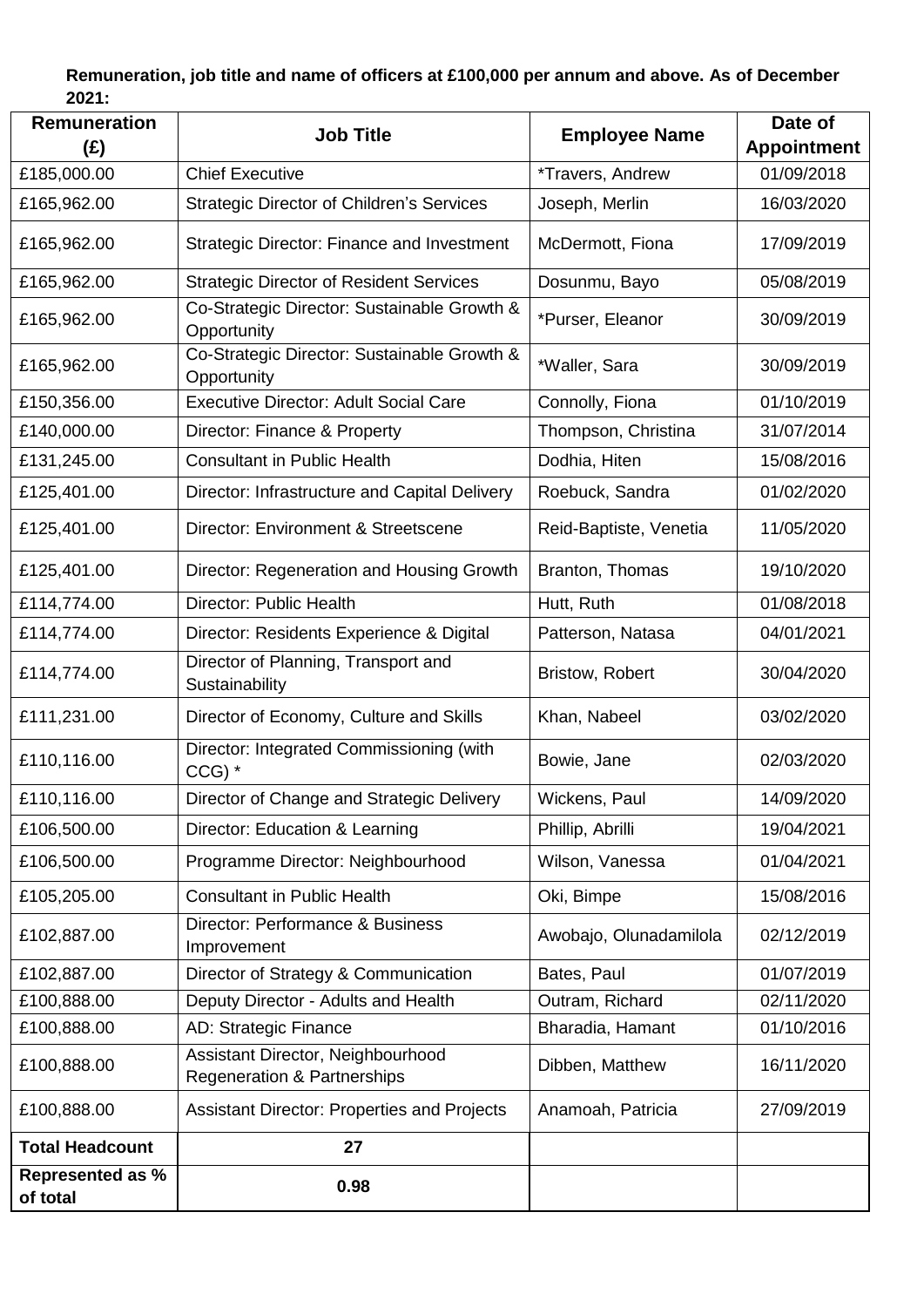#### **Note:**

- \*Andrew Travers Chief Executive on 0.80 FTE (actual salary is £148,000)
- \*Eleanor Purser and Sara Waller Co-Strategic Director: Sustainable Growth & Opportunity are on job share on 0.60 FTE (actual salary is £99,577.00 per annum).
- Andrew Eyres Strategic Director, Integrated Health and Adult Care in post from 1/10/2019, albeit employed on NHS Terms & Conditions.
- Dean Shoesmith Director of Human Resources & Organisational Development left on 11/10/2021 (actual salary £125,401)
- Abosede Onaboye Director of Children's Commissioning and Community Safety left on 15/10/2021 (actual salary £121,858)
- Alexander Kubeyinje Director of Children's Social Care left on 17/10/2021 (£121,858)
- Catherine Twist Director: Education & Learning left on 31/03/2021 (£110,116.00)
- Severance packages more than £100,000 (Redundancy Payment): None

**Number of staff in each pay point NJC and Chief Officer pay scale PO6 and above only (excludes allowance such as market supplement, recruitment & retention, and additional payments). As of December 2021:** 

| <b>Grade Name</b>          | Pay Point (£) | Number of<br>staff in each<br>pay point | Number of<br>external<br>new starters | Number of<br>Internal<br>movements | Proportion of staff<br>not on the lowest<br>pay point in each<br>grade |
|----------------------------|---------------|-----------------------------------------|---------------------------------------|------------------------------------|------------------------------------------------------------------------|
| <b>Chief Executive</b>     | £185,000      | 1                                       | $\mathsf 0$                           | $\pmb{0}$                          |                                                                        |
| <b>CEO Total</b>           |               | 1                                       | $\mathbf 0$                           | $\mathbf 0$                        |                                                                        |
| <b>Strategic Directors</b> | £165,962      | 5                                       | $\mathsf 0$                           | $\pmb{0}$                          |                                                                        |
|                            | £150,356      | 1                                       | 0                                     | $\mathbf 0$                        |                                                                        |
| <b>SD Total</b>            |               | $6\phantom{1}6$                         | $\mathbf 0$                           | $\mathbf 0$                        | 83%                                                                    |
| HAY1                       | £111,231      | 1                                       | $\overline{0}$                        | 1                                  |                                                                        |
|                            | £114,774      | 3                                       | 1                                     | 1                                  |                                                                        |
|                            | £118,319      | $\mathbf 0$                             | $\mathbf 0$                           | $\mathbf 0$                        |                                                                        |
|                            | £121,858      | $\mathbf 0$                             | $\overline{0}$                        | $\mathbf 0$                        |                                                                        |
|                            | £125,401      | 4                                       | $\mathbf 0$                           | $\pmb{0}$                          |                                                                        |
| <b>HAY1 Total</b>          |               | 8                                       | 1                                     | $\overline{2}$                     | 88%                                                                    |
| HAY2                       | £95,657       | $\mathbf 0$                             | $\mathbf 0$                           | $\pmb{0}$                          |                                                                        |
|                            | £99,271       | $\mathbf 0$                             | $\mathbf 0$                           | $\mathbf 0$                        |                                                                        |
|                            | £102,887      | $\overline{2}$                          | $\mathbf 0$                           | $\pmb{0}$                          |                                                                        |
|                            | £106,500      | $\overline{2}$                          | $\overline{2}$                        | $\pmb{0}$                          |                                                                        |
|                            | £110,116      | $\overline{2}$                          | $\mathbf 0$                           | $\mathbf 0$                        |                                                                        |
| <b>HAY2 Total</b>          |               | $6\phantom{a}$                          | $\overline{\mathbf{2}}$               | $\mathbf 0$                        | 100%                                                                   |
| HAY3                       | £78,972       | $\mathbf 0$                             | $\mathbf 0$                           | $\mathbf 0$                        |                                                                        |
|                            | £82,587       | $\boldsymbol{0}$                        | $\pmb{0}$                             | $\pmb{0}$                          |                                                                        |
|                            | £86,202       | 1                                       | $\overline{0}$                        | 1                                  |                                                                        |
|                            | £89,817       | $\mathbf 0$                             | $\mathbf 0$                           | $\mathbf 0$                        |                                                                        |
|                            | £93,432       | $\mathsf 0$                             | $\mathbf 0$                           | $\pmb{0}$                          |                                                                        |
| <b>HAY3 Total</b>          |               | 1                                       | $\mathbf 0$                           | 1                                  | 100%                                                                   |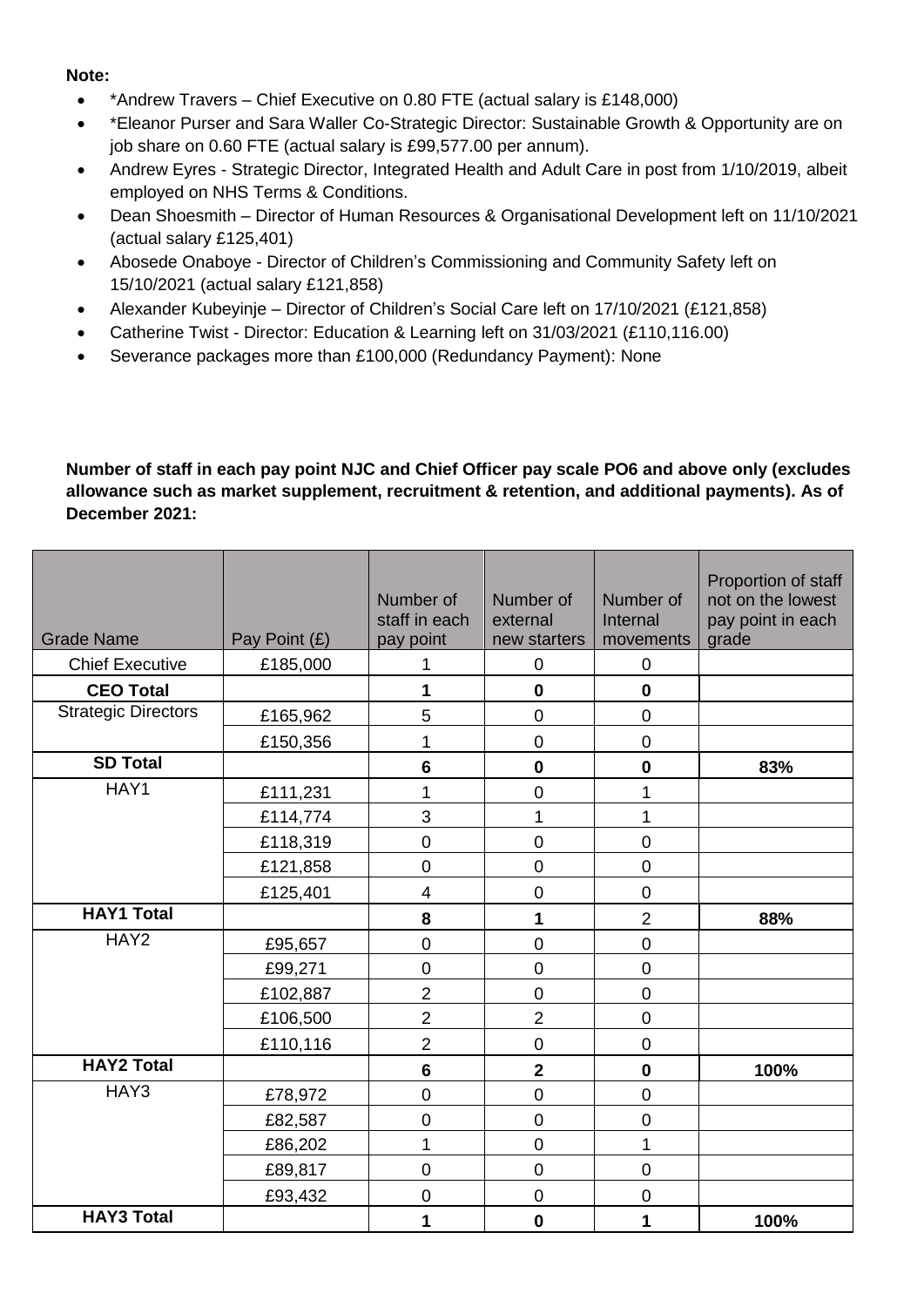| <b>Grade Name</b> | Pay Point (£)      | Number of<br>staff in each<br>pay point | Number of<br>external<br>new starters | Number of<br>Internal<br>movements | Proportion of staff<br>not on the lowest<br>pay point in each<br>grade |
|-------------------|--------------------|-----------------------------------------|---------------------------------------|------------------------------------|------------------------------------------------------------------------|
| SMG1              | £85,098            | $\overline{2}$                          | 0                                     | $\overline{2}$                     |                                                                        |
|                   | £88,107            | $\overline{2}$                          | 1                                     | 1                                  |                                                                        |
|                   | £91,116            | $\overline{2}$                          | $\boldsymbol{0}$                      | $\pmb{0}$                          |                                                                        |
|                   | £94,125            | 1                                       | $\mathbf 0$                           | 1                                  |                                                                        |
|                   | £97,135            | $\mathsf{O}\xspace$                     | $\mathbf 0$                           | $\pmb{0}$                          |                                                                        |
|                   | £100,888           | $\overline{\mathbf{4}}$                 | $\pmb{0}$                             | $\mathbf 0$                        |                                                                        |
| <b>SMG1 Total</b> |                    | 11                                      | 1                                     | 4                                  | 82%                                                                    |
| SMG <sub>2</sub>  | £74,568            | $\mathfrak{S}$                          | 1                                     | $\overline{c}$                     |                                                                        |
|                   | £77,577            | $\overline{2}$                          | $\boldsymbol{0}$                      | $\overline{2}$                     |                                                                        |
|                   | £80,585            | $\mathbf 3$                             | 1                                     | $\pmb{0}$                          |                                                                        |
|                   | £83,593            | 5                                       | 1                                     | $\pmb{0}$                          |                                                                        |
|                   | £86,604            | 5                                       | $\boldsymbol{0}$                      | 1                                  |                                                                        |
|                   | £89,612            | 16                                      | 3                                     | $\pmb{0}$                          |                                                                        |
| <b>SMG2 Total</b> |                    | 34                                      | 6                                     | 5                                  | 91%                                                                    |
| SMG3              | £64,049            | $\overline{\mathbf{4}}$                 | $\overline{c}$                        | $\overline{\mathbf{c}}$            |                                                                        |
|                   | £67,059            | 1                                       | $\boldsymbol{0}$                      | $\pmb{0}$                          |                                                                        |
|                   | £70,067            | $\overline{\mathbf{4}}$                 | $\overline{2}$                        | $\overline{2}$                     |                                                                        |
|                   | £73,078            | 5                                       | $\mathsf 0$                           | $\overline{\mathbf{c}}$            |                                                                        |
|                   | £76,086            | $\mathbf 1$                             | $\mathbf 0$                           | $\mathbf 1$                        |                                                                        |
|                   | £79,096            | $\overline{7}$                          | $\overline{2}$                        | $\pmb{0}$                          |                                                                        |
| <b>SMG3 Total</b> |                    | 22                                      | $\bf 6$                               | $\overline{\mathbf{r}}$            | 82%                                                                    |
| PO <sub>9</sub>   | £63,207            | 15                                      | 5                                     | $\boldsymbol{9}$                   |                                                                        |
|                   | £64,287            | 15                                      | 1                                     | 4                                  |                                                                        |
|                   | £65,382            | 11                                      | 1                                     | 1                                  |                                                                        |
|                   | £66,435            | $\overline{7}$                          | 1                                     | $\pmb{0}$                          |                                                                        |
|                   | £67,521            | 26                                      | $\overline{\mathbf{4}}$               | $\mathbf 0$                        |                                                                        |
| PO9 Total         |                    | 74                                      | 12                                    | 14                                 | 80%                                                                    |
| PO <sub>8</sub>   | £57,837            | $\, 8$                                  | $\mathbf 1$                           | $\overline{7}$                     |                                                                        |
|                   | £58,911            | $\overline{7}$                          | $\mathbf 0$                           | 5                                  |                                                                        |
|                   | £59,988            | 5                                       | 1                                     | 1                                  |                                                                        |
|                   | £61,056            | $\overline{\mathbf{4}}$                 | $\mathbf 1$                           | $\pmb{0}$                          |                                                                        |
| PO8 Total         | £62,145            | 14                                      | $\overline{0}$                        | $\mathbf 0$                        |                                                                        |
| PO <sub>7</sub>   |                    | 38                                      | 3                                     | 13                                 | 79%                                                                    |
|                   | £52,569            | 17                                      | $\,6$                                 | 11                                 |                                                                        |
|                   | £53,574            | 18                                      | 3                                     | 9                                  |                                                                        |
|                   | £54,597<br>£55,665 | 27<br>51                                | $\mathbf 0$<br>$\overline{2}$         | $\mathbf{1}$<br>1                  |                                                                        |
| <b>PO7 Total</b>  |                    | 113                                     | 11                                    | 22                                 | 85%                                                                    |
| PO <sub>6</sub> * |                    | $\overline{\mathbf{4}}$                 | $\overline{\mathbf{4}}$               | $\pmb{0}$                          |                                                                        |
|                   | £47,568<br>£48,576 | $\mathbf 1$                             | $\mathbf 0$                           | $\mathsf 0$                        |                                                                        |
|                   | £49,581            | $\overline{2}$                          | $\mathbf 0$                           | 1                                  |                                                                        |
|                   |                    | 72                                      | $\overline{\mathbf{4}}$               | $\overline{\mathbf{4}}$            |                                                                        |
| PO6 Total         | £50,559            |                                         |                                       |                                    |                                                                        |
|                   |                    | 79                                      | 8                                     | 5                                  | 95%                                                                    |